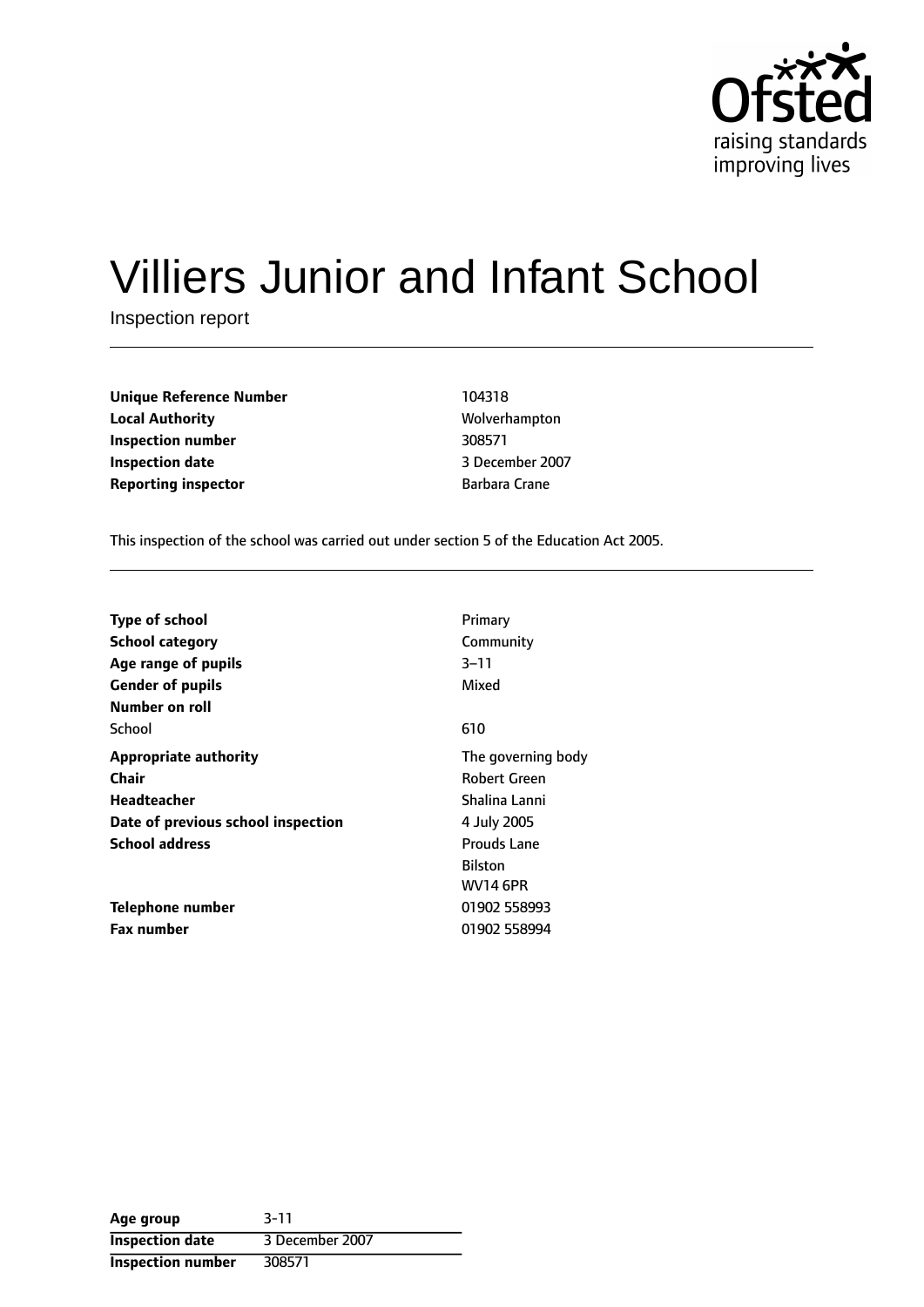.

© Crown copyright 2007

#### Website: www.ofsted.gov.uk

This document may be reproduced in whole or in part for non-commercial educational purposes, provided that the information quoted is reproduced without adaptation and the source and date of publication are stated.

Further copies of this report are obtainable from the school. Under the Education Act 2005, the school must provide a copy of this report free of charge to certain categories of people. A charge not exceeding the full cost of reproduction may be made for any other copies supplied.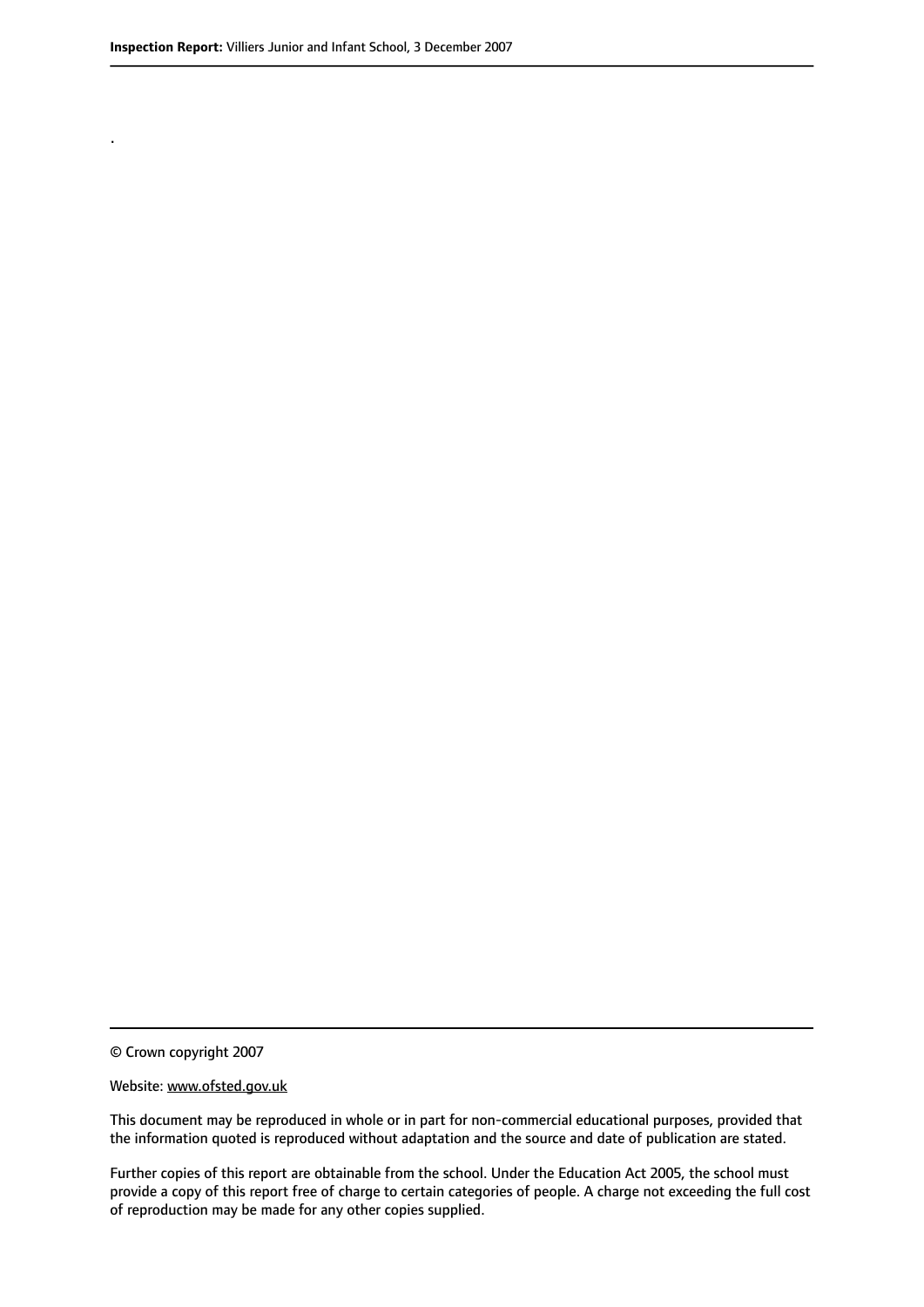# **Introduction**

The inspection was carried out by an Additional Inspector. The inspector evaluated the overall effectiveness of the school and investigated the following issues: the pupils' achievement, the quality of teaching and learning, and how well the leadership promotes improvement. Evidence was gathered from observations, discussions and the school's assessments of pupils' progress. Other aspects of the school's work were not inspected in detail, but the inspector found no evidence to suggest that the school's own assessments, as given in its self-evaluation, were not justified, and these have been included in this report.

# **Description of the school**

This very large primary school serves an area in which many families face challenging circumstances. Children's attainment when they first start in the Nursery is well below average. The proportion of pupils with learning difficulties and/or disabilities (LDD) is lower than the national average. Although nearly a fifth of pupils speak English as an additional language, none is at an early stage of acquiring English.

# **Key for inspection grades**

| Grade 1 | Outstanding  |
|---------|--------------|
| Grade 2 | Good         |
| Grade 3 | Satisfactory |
| Grade 4 | Inadequate   |
|         |              |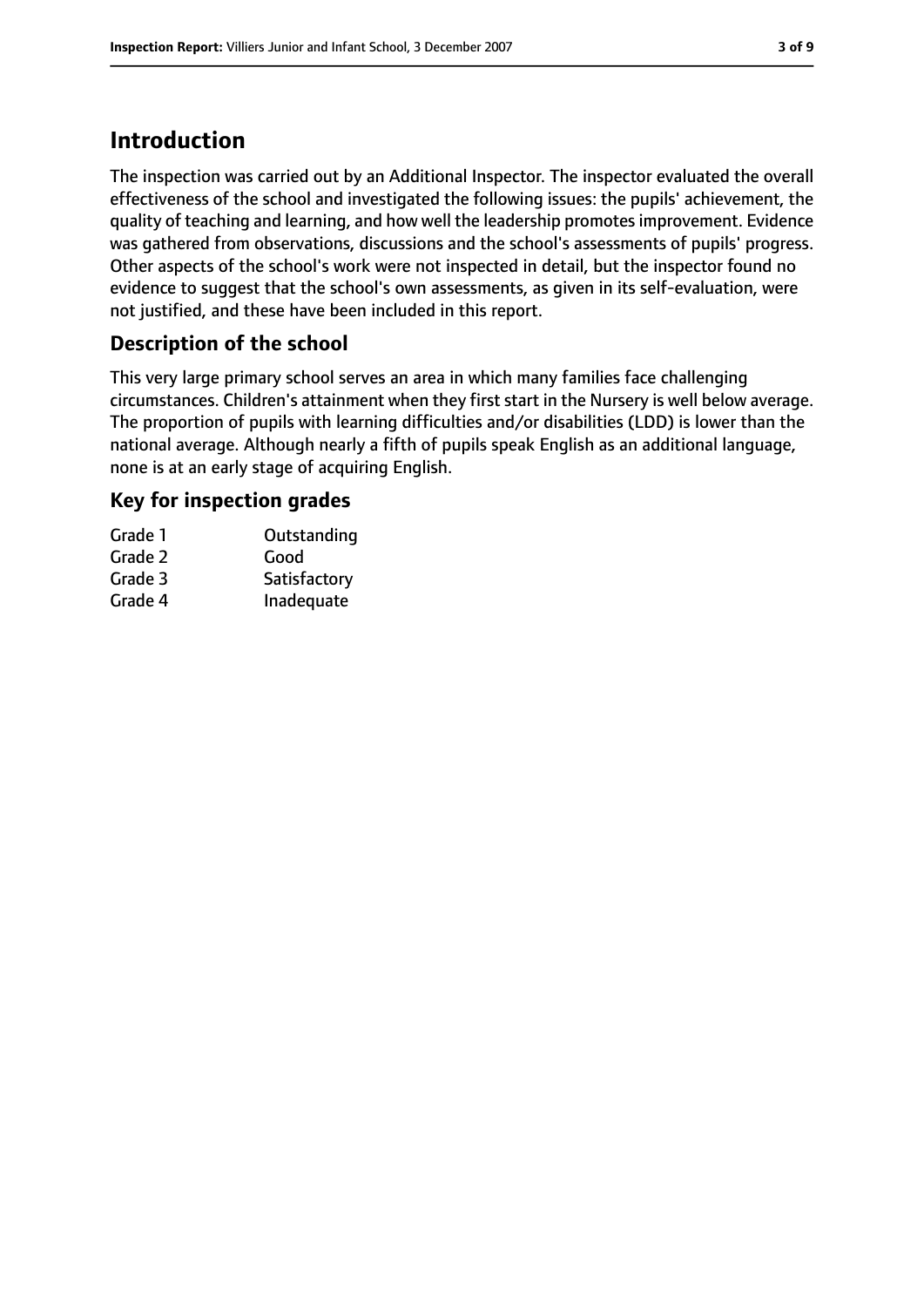# **Overall effectiveness of the school**

#### **Grade: 1**

Villiers is an outstanding school. Pupils thrive in a happy community where everyone is valued. The comment made by one parent reflects the view held by many that 'the school gives a very strong foundation for children, with its very well organised structure, positive atmosphere and the commitment of staff.' Pupils develop good skills in literacy, numeracy and information and communication technology (ICT). They also develop as well rounded individuals who delight in learning. Consequently, pupils have a powerful springboard for their future success. The extent to which pupils relish their time at the school is reflected in their good attendance. Pupils in Year 6 say that they are 'proud to wear their uniforms' to show that they belong to the school.

Pupils' achievement is outstanding. Children start in the Nursery with skills that are well below expectations for their age. By the time they move to Year 1, they mainly meet the expectations in all areas of learning. This excellent start is successfully built on as pupils move through other year groups. As a result, standards in English, mathematics and science are above average by the end of Year 6. Standards in writing have risen in recent years because sharp targets are set so that pupils know exactly what to do to improve their skills. Pupils' skills in using ICT are highly developed and used very effectively to present their ideas. Pupils of all abilities make very rapid progress because excellent teaching gives them exactly what they need to do their best. Teaching makes fine use of assessments of each pupil's progress to adapt work to meet individual needs. Consequently, right from the start in the Nursery, children make speedy gains in their learning. There is very early identification of any pupils with specific learning difficulties and swift intervention through closely targeted support. The next small steps that these pupils need to take are set out clearly and achieved through high quality teaching. This supports their very rapid progress and reduces the number designated as having learning difficulties.

Teachers have high aspirations for pupils and make learning fun. Consistently high expectations result in pupils' excellent behaviour. The staff's understanding of how pupils learn best and their lively approach mean that pupils are alert in lessons. The confident use of ICT by teachers engages pupils' interest. Pupils work hard and with urgency, because teachers set out timescales for work to be completed. Excellent advice through marking leads to pupils having a crystal clear understanding of what they need to do next to improve their work. Challenging targets are set and pupils know how to reach them. Parents know about these targets and how they can help at home.

High quality support and guidance results in pupils' excellent personal development and sense of well-being. Procedures for safeguarding pupils are very robust. There is a strong sense of mutual respect between children and adults and relationships are excellent. Pupils confidently share any concerns with adults because they know these will be taken seriously. Effective partnerships with health agencies support pupils' well-being. Most pupils make good choices over healthy eating and drinking and they keep fit through plenty of exercise. They have an excellent understanding of how to keep themselves and others safe. Pupils trained as junior road safety officers widen others' understanding of safety in the wider environment. They make a good contribution to the community and enjoy making a difference. The school council's membership is restricted to pupils in Year 6, limiting other age groups' contribution. However, the council's initiative in conservation and recycling has raised everyone's awareness about not wasting resources. Pupil mentors support younger children in the playground at lunchtime so that they learn to cooperate in well organised games.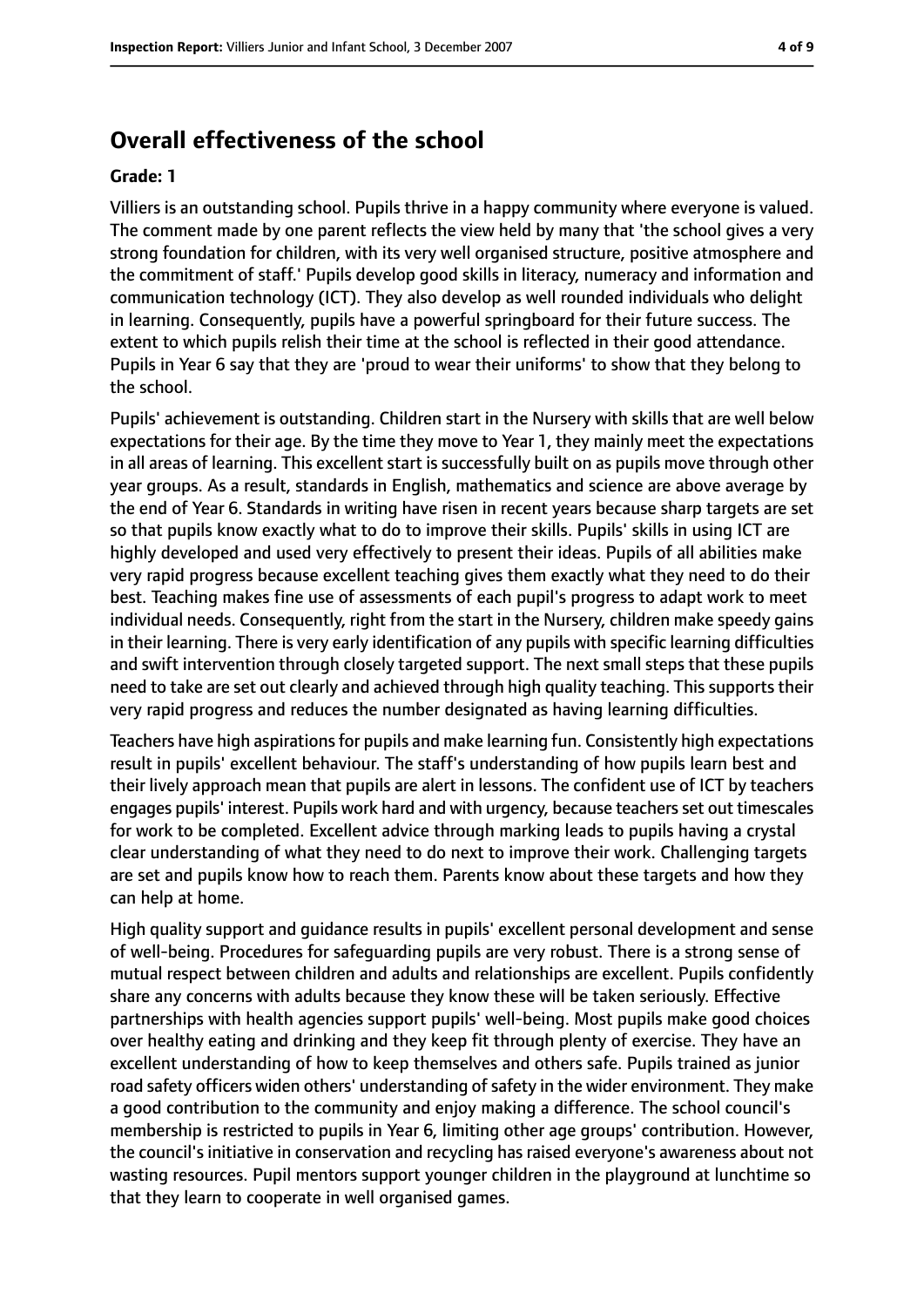The excellent curriculum includes French and the opportunity for all pupils from Year 4 upwards to learn a musical instrument. Expert teaching in art and design, physical education and music boosts pupils' achievement in these areas. Sports partnerships with other schools and a wide range of visits, as well as visitors such as artists and musicians, further enhance pupils' learning. Every member of staff provides an extra-curricular activity. These range from a gardening club to a wealth of sporting and musical activities. Taking part greatly enhances pupils' enjoyment of school and the take-up of activities is extremely high.

The headteacher provides inspirational leadership that drives the school forward. Leaders and managers at all levels are zealous in their pursuit of excellence. Their sharply honed skills in monitoring, including meticulous tracking of pupils' progress, are used to excellent effect to bring about change. First-rate feedback to staff follows checks on what is working well and what needs to improve. This means that everyone knows what to work on next and has led, for example, to improvements in pupils' speed and accuracy in mental mathematics. Recent checks on pupils' progress revealed that skills in scientific enquiry do not quite match their knowledge of different aspects of science. Staff training has strengthened planning for the subject, with better opportunities for pupils to pose their own questions and devise investigations. It is too early to see the impact on pupils' progress. The school's success in achieving the priorities it sets for improvement is reflected in the impact of the work to improve pupils' capability in ICT and to raise standards in writing. There is excellent capacity to improve further. Governors work very effectively to support the school's work. They keep the school on its toes by asking pertinent questions about its performance.

### **Effectiveness of the Foundation Stage**

#### **Grade: 1**

Very effective leadership and management ensure that children get an excellent start to their education. Procedures when children join the Nursery fully involve their parents so that children feel secure and settle in happily. Children's curiosity is harnessed through exciting activities that allow them to discover for themselves. They make fast gains in learning early literacy and numeracy skills and develop confidence and independence. Most go from a well below average starting point to levels close to those expected for their age by the end of the Reception Year in all areas of learning. This rapid progress springs from excellent teaching that provides what children need just at the point when it is needed. The staff can do this because they observe children's progress closely. They use their assessments very well to fine tune activities to individual children's needs.

### **What the school should do to improve further**

■ improve pupils' skills in scientific enquiry.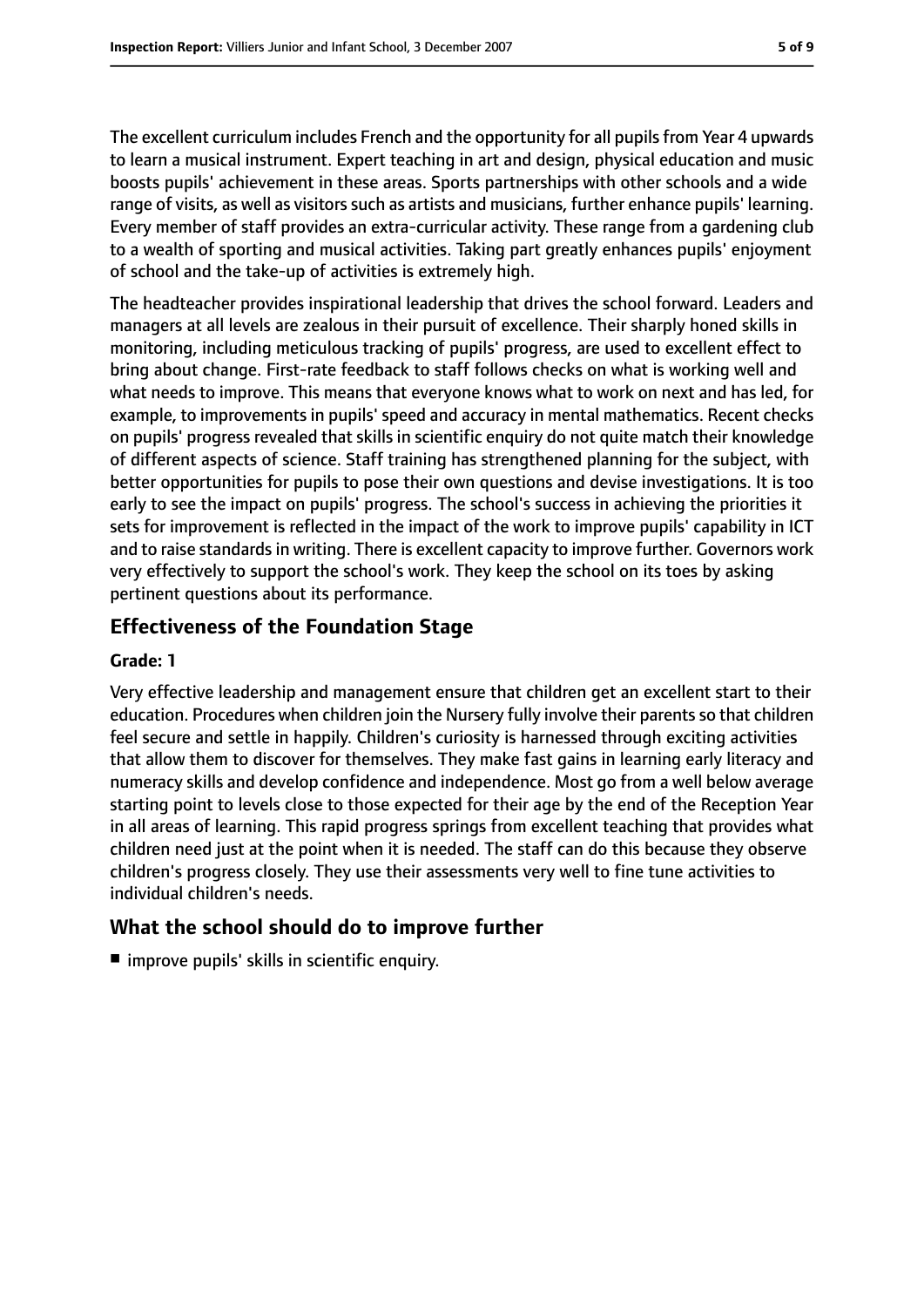**Any complaints about the inspection or the report should be made following the procedures set out in the guidance 'Complaints about school inspection', which is available from Ofsted's website: www.ofsted.gov.uk.**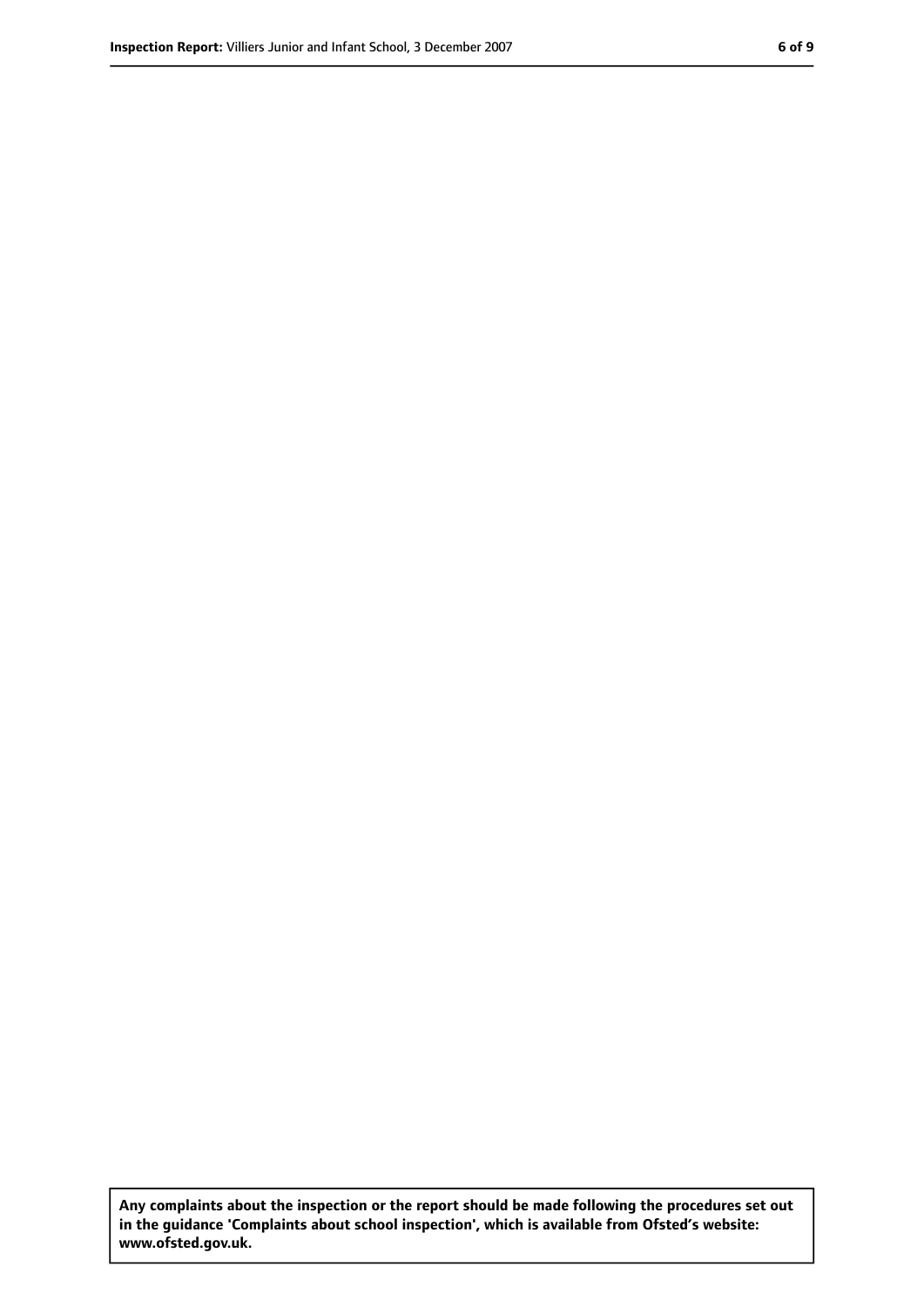# **Inspection judgements**

| $^{\backprime}$ Key to judgements: grade 1 is outstanding, grade 2 good, grade 3 satisfactory, and | <b>School</b>  |
|----------------------------------------------------------------------------------------------------|----------------|
| arade 4 inadequate                                                                                 | <b>Overall</b> |

# **Overall effectiveness**

| How effective, efficient and inclusive is the provision of education, integrated<br>care and any extended services in meeting the needs of learners? |     |
|------------------------------------------------------------------------------------------------------------------------------------------------------|-----|
| Effective steps have been taken to promote improvement since the last<br>inspection                                                                  | Yes |
| How well does the school work in partnership with others to promote learners'<br>well-being?                                                         |     |
| The effectiveness of the Foundation Stage                                                                                                            |     |
| The capacity to make any necessary improvements                                                                                                      |     |

### **Achievement and standards**

| How well do learners achieve?                                                                               |  |
|-------------------------------------------------------------------------------------------------------------|--|
| The standards <sup>1</sup> reached by learners                                                              |  |
| How well learners make progress, taking account of any significant variations between<br>groups of learners |  |
| How well learners with learning difficulties and disabilities make progress                                 |  |

# **Personal development and well-being**

| How good is the overall personal development and well-being of the<br>learners?                                  |  |
|------------------------------------------------------------------------------------------------------------------|--|
| The extent of learners' spiritual, moral, social and cultural development                                        |  |
| The extent to which learners adopt healthy lifestyles                                                            |  |
| The extent to which learners adopt safe practices                                                                |  |
| How well learners enjoy their education                                                                          |  |
| The attendance of learners                                                                                       |  |
| The behaviour of learners                                                                                        |  |
| The extent to which learners make a positive contribution to the community                                       |  |
| How well learners develop workplace and other skills that will contribute to<br>their future economic well-being |  |

# **The quality of provision**

| How effective are teaching and learning in meeting the full range of the<br>learners' needs?          |  |
|-------------------------------------------------------------------------------------------------------|--|
| How well do the curriculum and other activities meet the range of needs<br>and interests of learners? |  |
| How well are learners cared for, quided and supported?                                                |  |

 $^1$  Grade 1 - Exceptionally and consistently high; Grade 2 - Generally above average with none significantly below average; Grade 3 - Broadly average to below average; Grade 4 - Exceptionally low.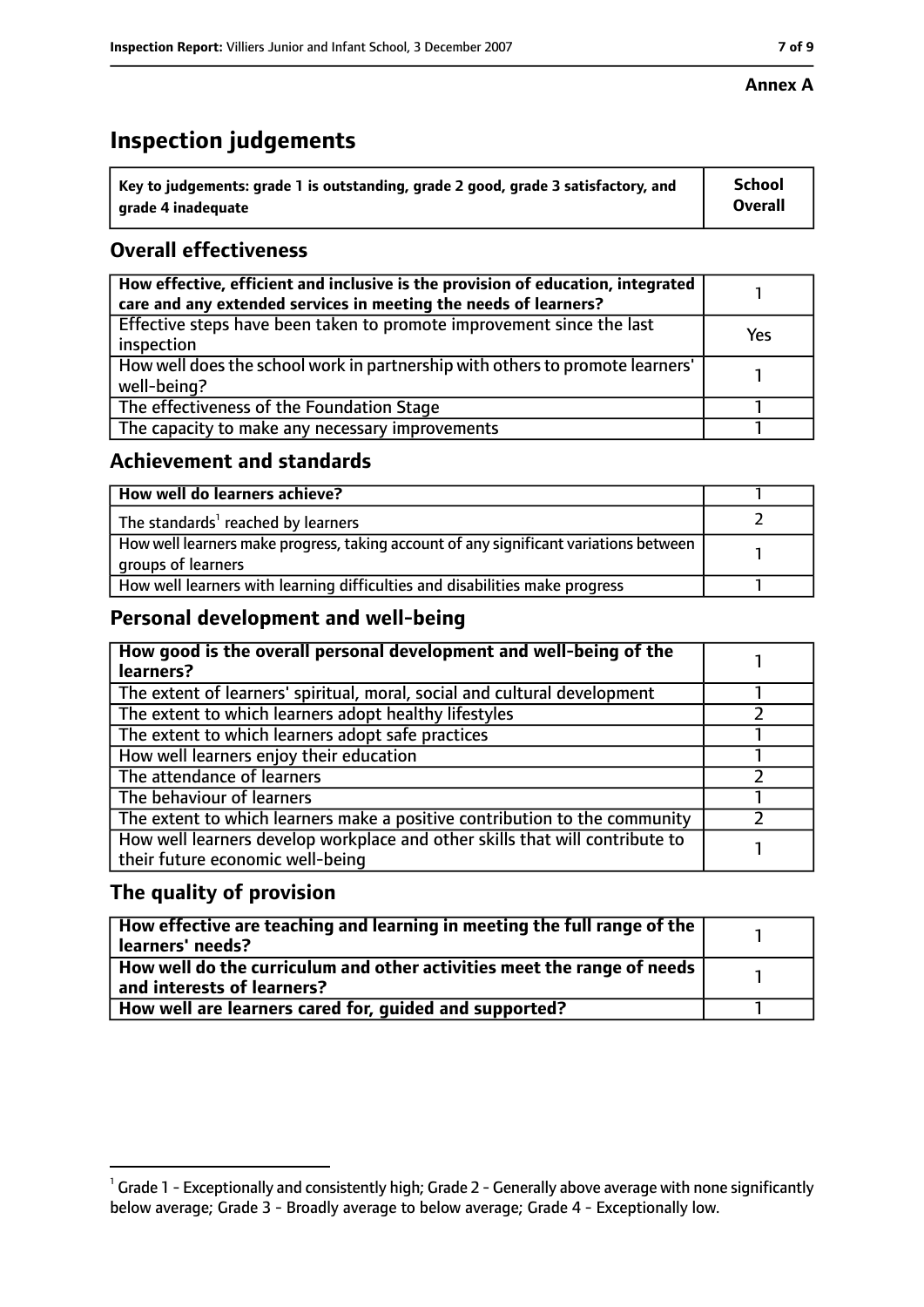#### **Annex A**

# **Leadership and management**

| How effective are leadership and management in raising achievement<br>and supporting all learners?                                              |     |
|-------------------------------------------------------------------------------------------------------------------------------------------------|-----|
| How effectively leaders and managers at all levels set clear direction leading<br>to improvement and promote high quality of care and education |     |
| How effectively leaders and managers use challenging targets to raise standards                                                                 |     |
| The effectiveness of the school's self-evaluation                                                                                               |     |
| How well equality of opportunity is promoted and discrimination tackled so<br>that all learners achieve as well as they can                     |     |
| How effectively and efficiently resources, including staff, are deployed to<br>achieve value for money                                          |     |
| The extent to which governors and other supervisory boards discharge their<br>responsibilities                                                  |     |
| Do procedures for safequarding learners meet current government<br>requirements?                                                                | Yes |
| Does this school require special measures?                                                                                                      | No  |
| Does this school require a notice to improve?                                                                                                   | No  |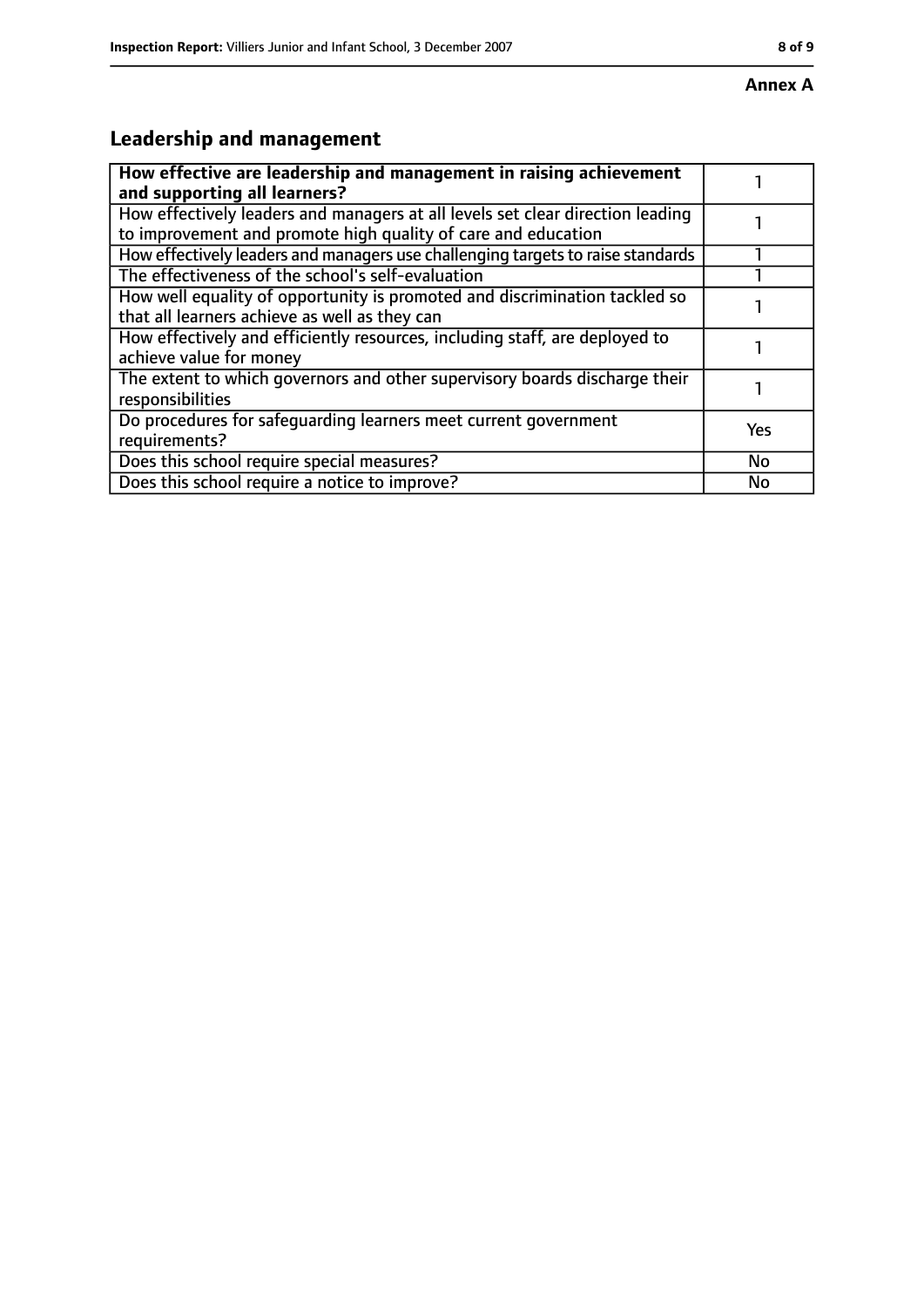# **Text from letter to pupils explaining the findings of the inspection**

4 December 2007

Dear Pupils

Inspection of Villiers Primary School, Bilston, West Midlands, WV14 6PR

Thank you for the warm welcome you gave me when I spent the day at your school. It was a pleasure to talk with you and to see you working so hard. You told me how much you enjoy going to Villiers and I can see why. I am writing to tell you what I found out about your school.

- Your school provides you with an excellent education. You do very well in your work and reach good standards by the time you leave. This is because of the super teaching.
- You make lots of friends and enjoy helping your community and each other. Your behaviour is brilliant and you are growing up as sensible young people. Well done, everybody!
- There are so many exciting things for you to do every day in the lessons and in the extra activities.
- You know what to eat and drink to stay healthy and most of you make the right choices. You are very good at keeping yourselves and other people safe.
- Your teachers and support staff quickly give you help if you need it. They take very good care of you.
- Everyone has high hopes for you. The people in charge check how they can make things even better for you. All of the staff work really hard to make sure that this happens.

The staff have rightly noticed how good you are at learning facts in science but that you are not quite as confident in deciding how to set about experiments and investigations. I have asked them to make sure that you get better at this aspect of your work in science. I know you will enjoy this because you like a challenge! Your parents and the staff are right to be so proud of you. Keep on enjoying your time at Villiers. It is giving you a first-rate start.

Yours sincerely

Barbara Crane Lead inspector